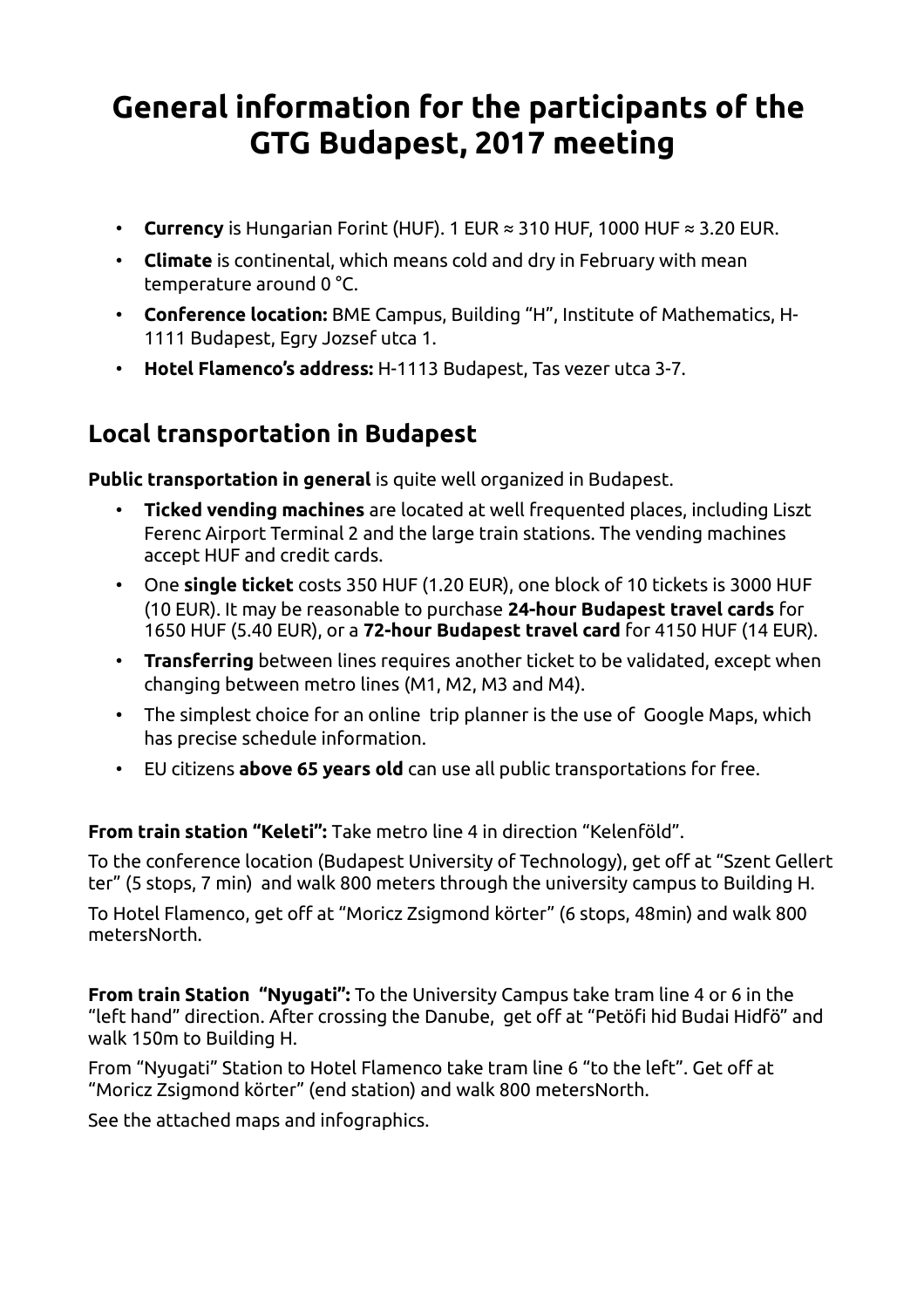**Airport by public transportation:** Take bus 200E to the terminating stop "Köbanya-Kispest" (20 min). Change to metro line 3 in direction "Ujpest". After 8 stops (15 min), at "Kalvin ter" change to metro line 4 in direction "Kelenföld".

To the conference location (Budapest University of Technology), get off at "Szent Gellert ter" (2 stops, 3 min) and walk 800 meters through the university campus to Building H.

To Hotel Flamenco, get off at "Moricz Zsigmond körter" (3 stops, 4 min) and walk 800 metersNorth.

See the attached maps and infographics.

**Airport by taxi:** The regulated taxi service of the Liszt Ferenc Airport is provided by FÖTAXI company. A ride to the city center should typically cost around 6500 HUF (22 EUR). Fötaxi cars are equipped with POS terminals, therefore credit cards are also accepted. Taking non-regulated taxi services may be risky.

## **Internet access**

- On the campus area of the Budapest University of Technology, good quality wireless **EDUROAM** service is provided.
- In Building H, we will provide temporary login/password data in order to use the wireless network of the Institute of Mathematics.
- All hotels, including Flamenco, offer free wireless access for their guests.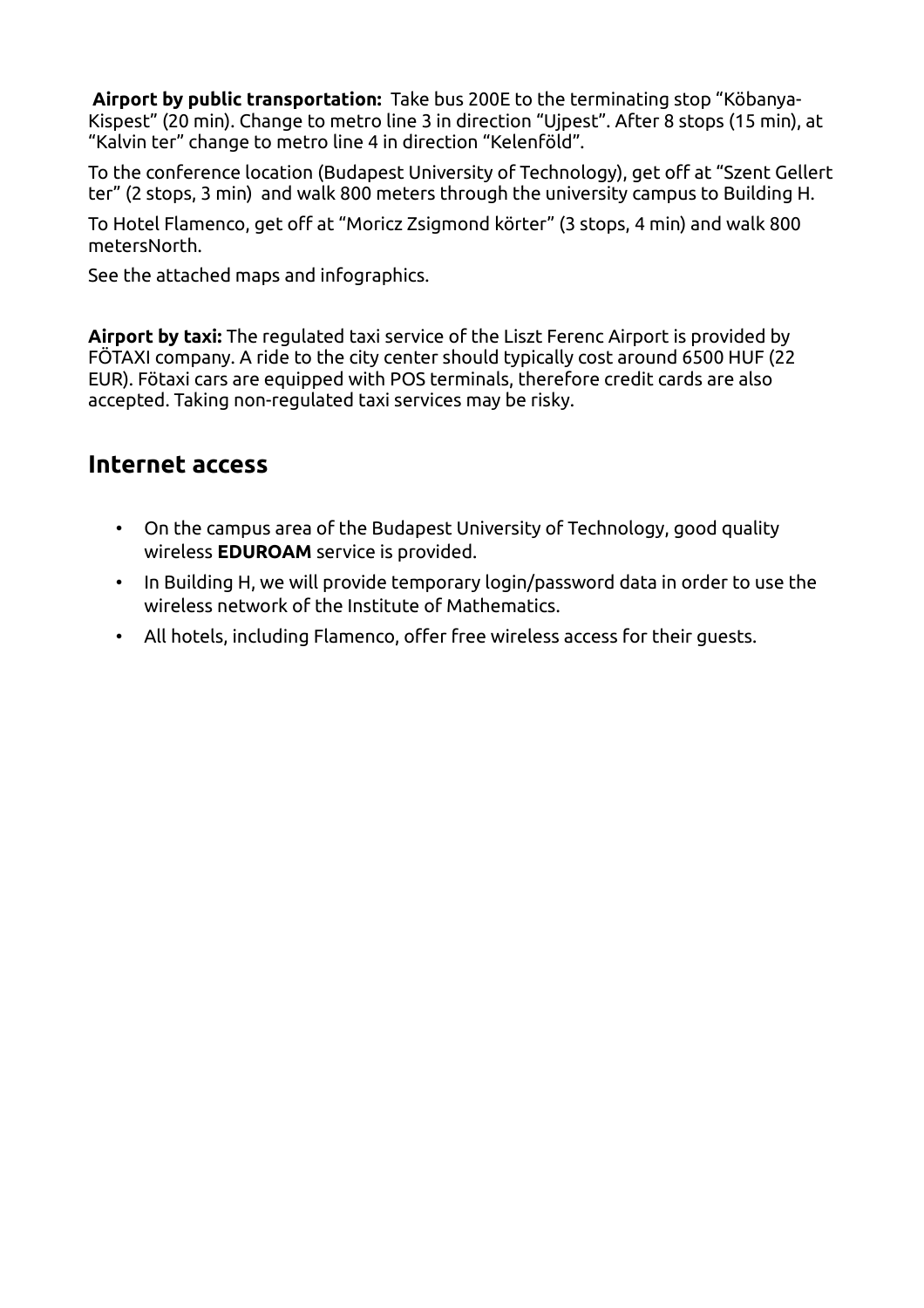

楽器 BUDAPEST

BKK O KOZLEKEDES

0 www.bkk.hu | bkk@bkk.hu | +36 1 3 255 255 Fi facebook.com/bkkbudapest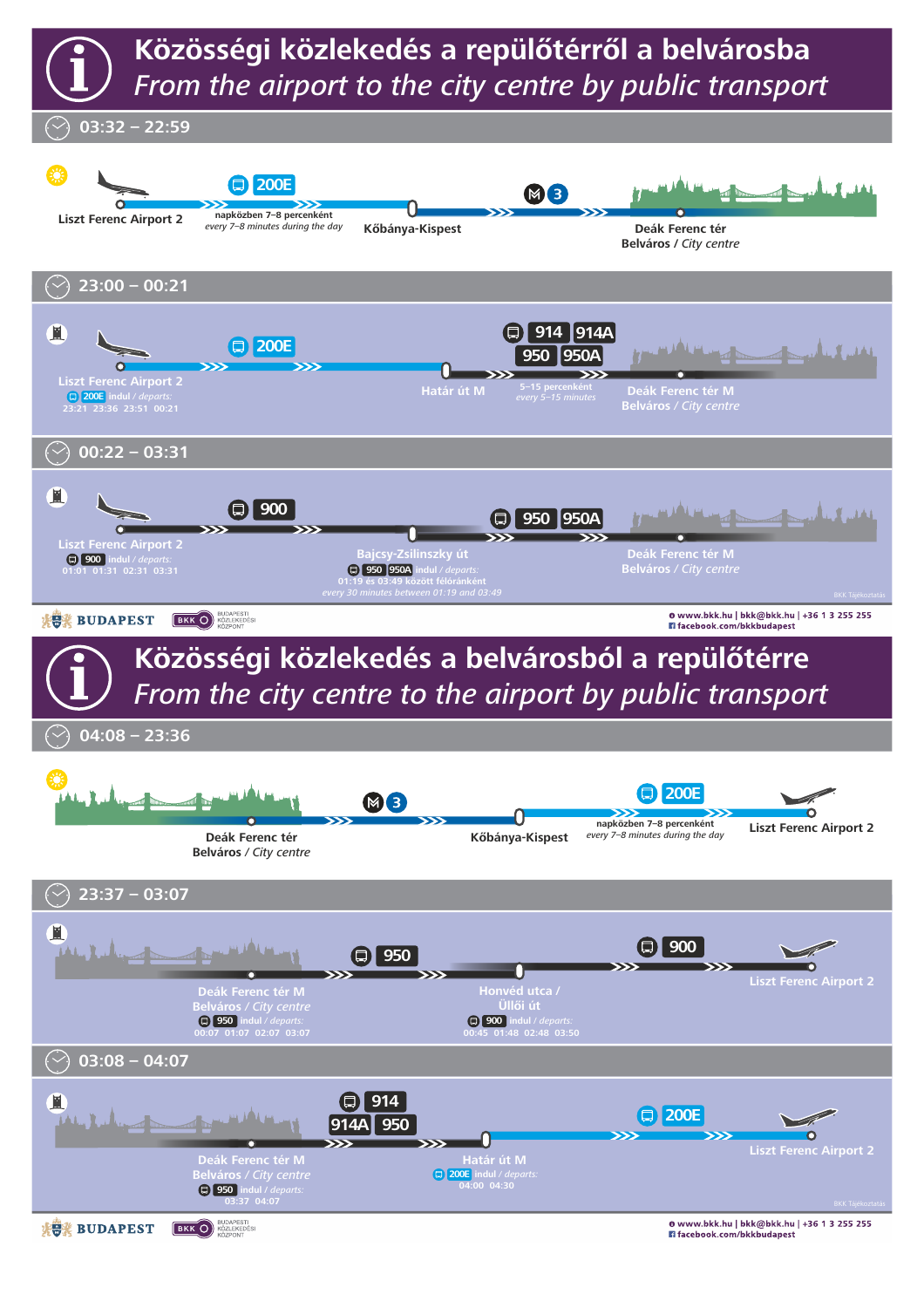